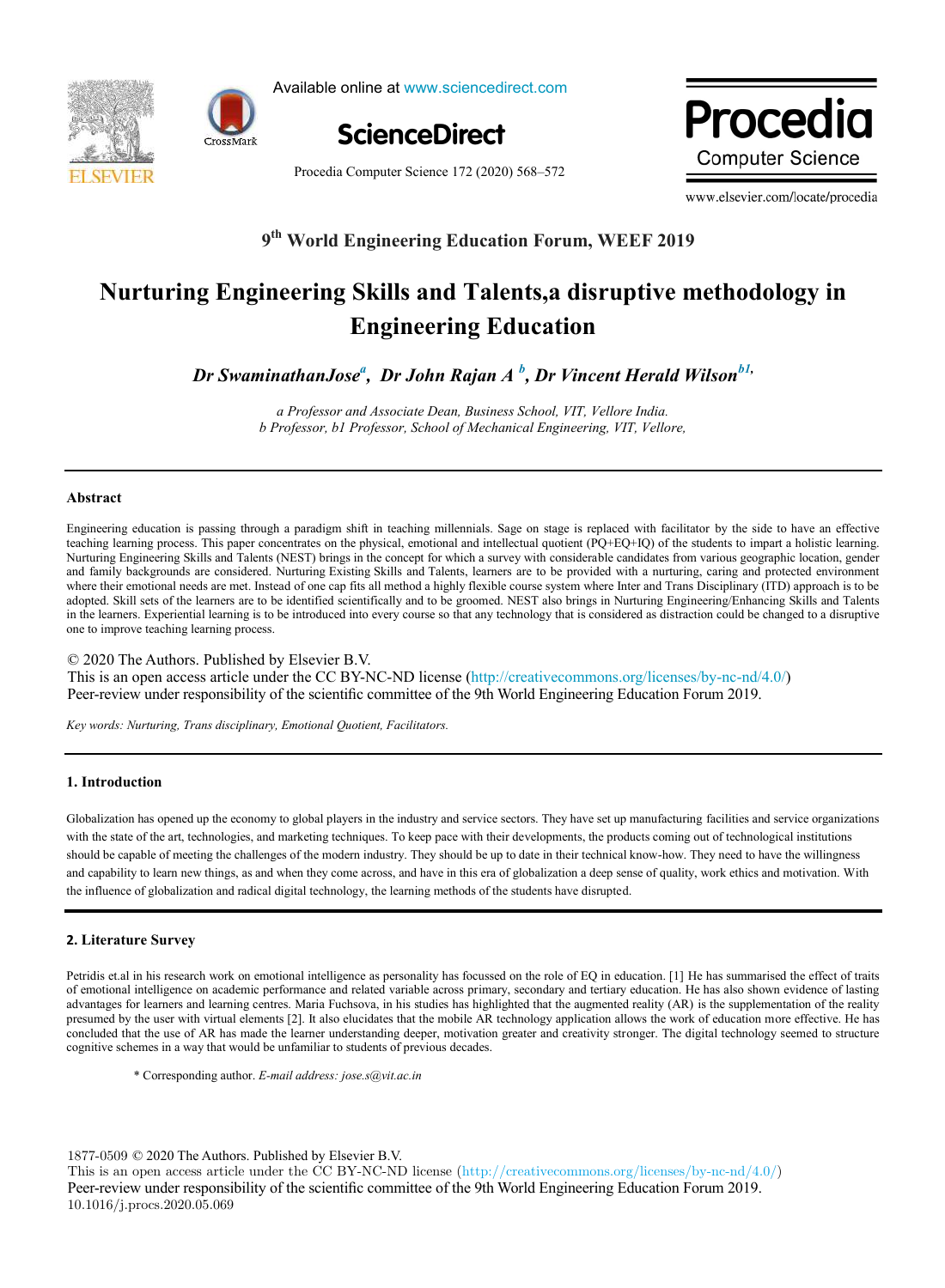Cynthia has developed Just in Time Teaching (JITT) as a learning strategy to promote active learning [3]. Gregor et. al, have developed a feedback loop between web-based learning materials and class room. [4] This technology provides structured opportunities for learners to construct new knowledge from prior knowledge. The results of his studies showed an increase in attitudinal and cognitive learning. The success is due to the three factors namely increase in quality and quantity of student interaction, student and teacher interaction and student study outside the class.

 According to Novak Education as a service model (EaaS) is proposed in which students get what they need when they need it. [5] YearUP is a Boston based not for profit organisation that provides JIT path way to a professional carrier and under privileged students. This program provides 21 weeks education program in functions like IT, Operations and Finances, Sales and Marketing and customer service with 26 weeks internship at employer partners. The US department of education is well ahead of other universities and colleges in rearranging the potential of JIT in education. Kin Wai [6] has focussed on creative thinking, critical thinking and analysis with 8 Components of learning namely, Competent, Comprehensive, Compulsory, Critical, Creative, Curious, Collaborative and Continuous.

# **3.NEST Model**

 NEST disruptive technology is a model which is an emulation of the nest of a crow where the cuckoo bird lays its eggs as a parasite. The crow gives the warmth to the egg of the cuckoo bird and it hatches and is nurtured by the crow. This care is given until the little cuckoo bird grows, learns to fly and is becoming independent. The little cuckoo bird is nurtured and its skills enhance to face its future challenges. In the similar way the students are nurtured and their skills enhanced through the NEST model. Like the baby birds open their mouth for food, a desire and a deep passion is created in this new learning atmosphere to enhance the life skills to face the challenges at the global level and to be independent. Students are not confined to the traditional classrooms. The learning takes place in the natural setup and in a phase that depends on the PQ+IQ+EQ level of the students. They are not forced to learn in the built-in environment set up only and in the fixed timings like in a semester system which is existing in most of the programmes of our present education system. Students are not compartmentalised to a particular discipline but transdisciplinary system of education is encouraged for them to choose.

 Therefore, the engineering skills that students today should acquire from technological institutions are not limited merely to the subject knowledge but also to the practical implications with the skillset of applying innovative ideas to resolve the real-world problem. It is a learning strategy where voice of student matters what he/she is going to learn. The curriculum would be student specific and they get to learn what they are willing to learn. In general, there are three aspects of wellbeing of a student. They are Physical Quotient, Emotional Quotient, and Intellectual Quotient. An engineering student must have the above quotients to adapt himself for new paradigm shift of Disruptive learning.

- Effective Teaching Learning Process
- Nurturing Existing Engineering Skills
- Inter and Trans disciplinary approach.
- Imparting Holistic Learning
- Protected environment for emotional needs.
- Experiential learning.

#### *3.1 Physical Quotient*

 Physical Quotient of a student is how well he is attuned to his wellbeing. How he treats his mind, body and spirit. Sound mind is in a sound/healthy body. It is about being healthy and confident about his appearance When he feels good about his body, he will feel more confident and it reflects in his personality. PQ is any other resource in a biological system and it can be developed and it can be eroded. Lack of PQ leads students to inferiority complex which prevents them from healthy interaction with other students and teachers. It means learning about and identifying symptoms of disease, getting regular medical checkups, and protecting yourself from injuries and harm

#### *3.2 Emotional Quotient*

 According to Goleman (1998), emotional intelligence is an ability to understand the self-emotion and one applies the talent to make effective decisions in life. With emotional intelligence, an individual is able to contain disappointments, sadness and other negative feelings in a positive manner.

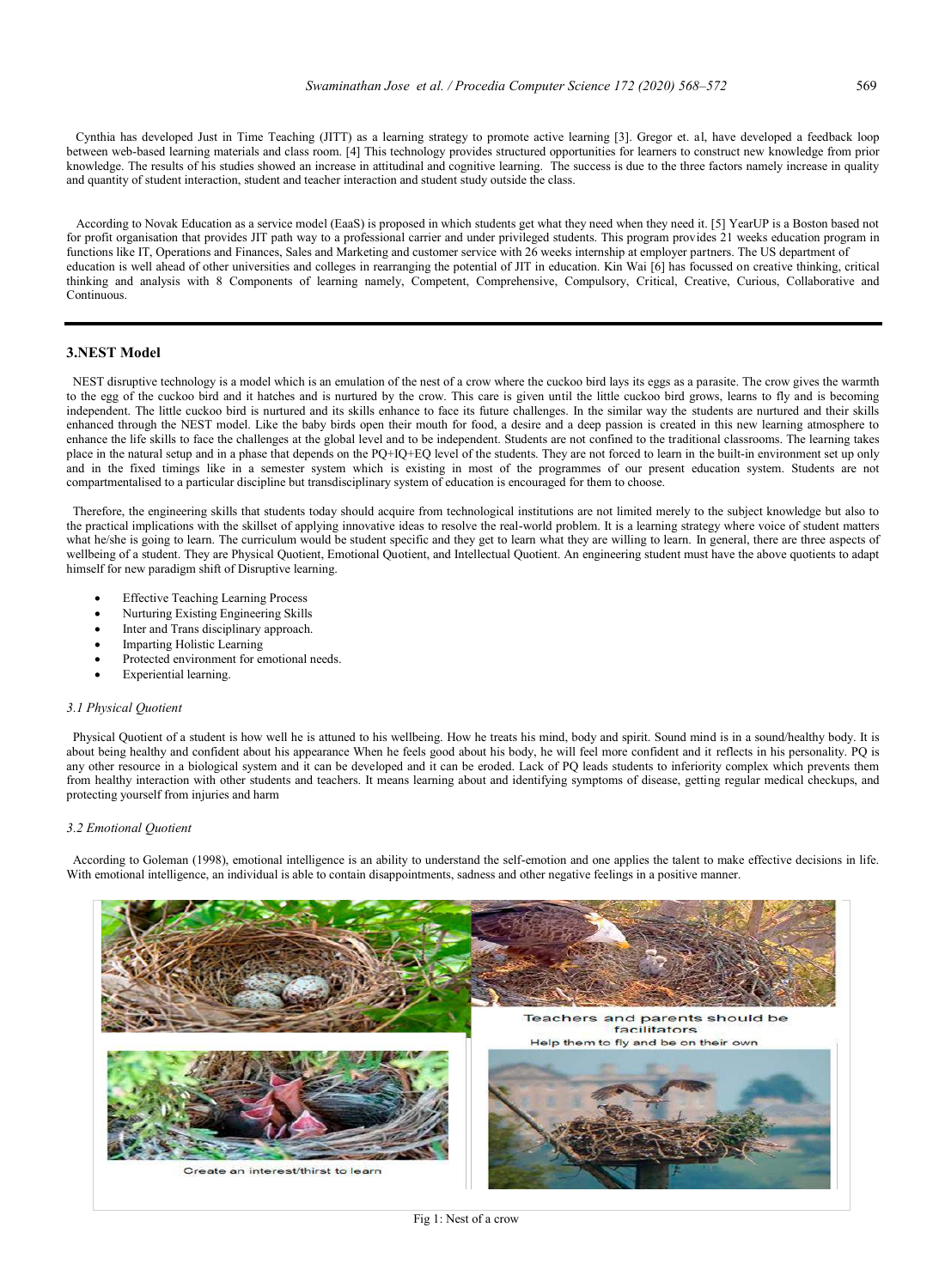### *3.3 Intellectual quotient*

Students get opportunity to learn lots of theoretical concepts, which are not useful in many places. One should be able to understand the arrival of formulae but need not be an expert to solve numerical and practical problems in this era where simulations are capable of doing everything in a much efficient manner. There should be latest technologies and advancements taught in the class rather than same old stuff. Faculties should participate in consultation works in industries where they can get exposure with the current trend and educate student accordingly.

Recent notification from AICTE (All India Council for Technical Education) that *"students and staff should be permitted to take off from their regular studies if they are working on start-ups"* is a good initiative in line with this disruptive technology. Strat-ups and industrial projects should also be taken over by a small group of students as part of their nurturing and enhancing their skills. Professors should also get trained with the latest advancements in technology in order to motivate students.





#### *3.3 Inter and transdisciplinary:*

In this approach the learners are free to choose the courses according to their PQ+IQ+EQ rating. They may choose courses like Augmented Reality, Virtual Reality, Block Chain, Cryptocurrencies, Electrification of Mobility, Energy Storage, Digitalisation, Decentralised energy integration, Nano Technology Application in energy and environment, Micro grid, Drones, IOT and other latest and cutting-edge technologies. All the labs will be provided with research facilities integrated with incubation and tinkering centres. It would be similar to the Just in Time Technology (JiTT) developed years ago for improving the quality.

#### *3.4 Entrepreneurship education*

Entrepreneurship education is not the one which can be learnt through classroom activities. It demands out of the box thinking, connections with industries, selfdecision-making capabilities, learning and understanding the market, and much more. These should be encouraged by the educational institutes by giving a problem or a direction to start with and let the students explore in a certain period of about a month to do a detailed study to come up with these ideas. They get opportunities to share amongst each-others along with industrial experts in a conference. This can improve connections, as well as help them to gain a lot of skills.

#### *3.5 Real life problem tackling*

After graduation there are many of them with no idea on how to solve real world problems and being incapable of such ideology and motivation, they often turn up to be an unsatisfied employee for the days job. Along with the course work if the students get to interact with the industrial problems they will come up with their own solutions. Skill development is ensured if they learn how the problems are tackled n the current scenarios and get equipped to tackle similar problems before they are into such industries.

# *3.6 Recent trends and development*

Machine learning being a trend from past few years, but now is being implemented in industries is a trend, the faculties should also be aware of these advancements and should participate in the industries along with industrial experts and a small group of students to unite and work for the problem.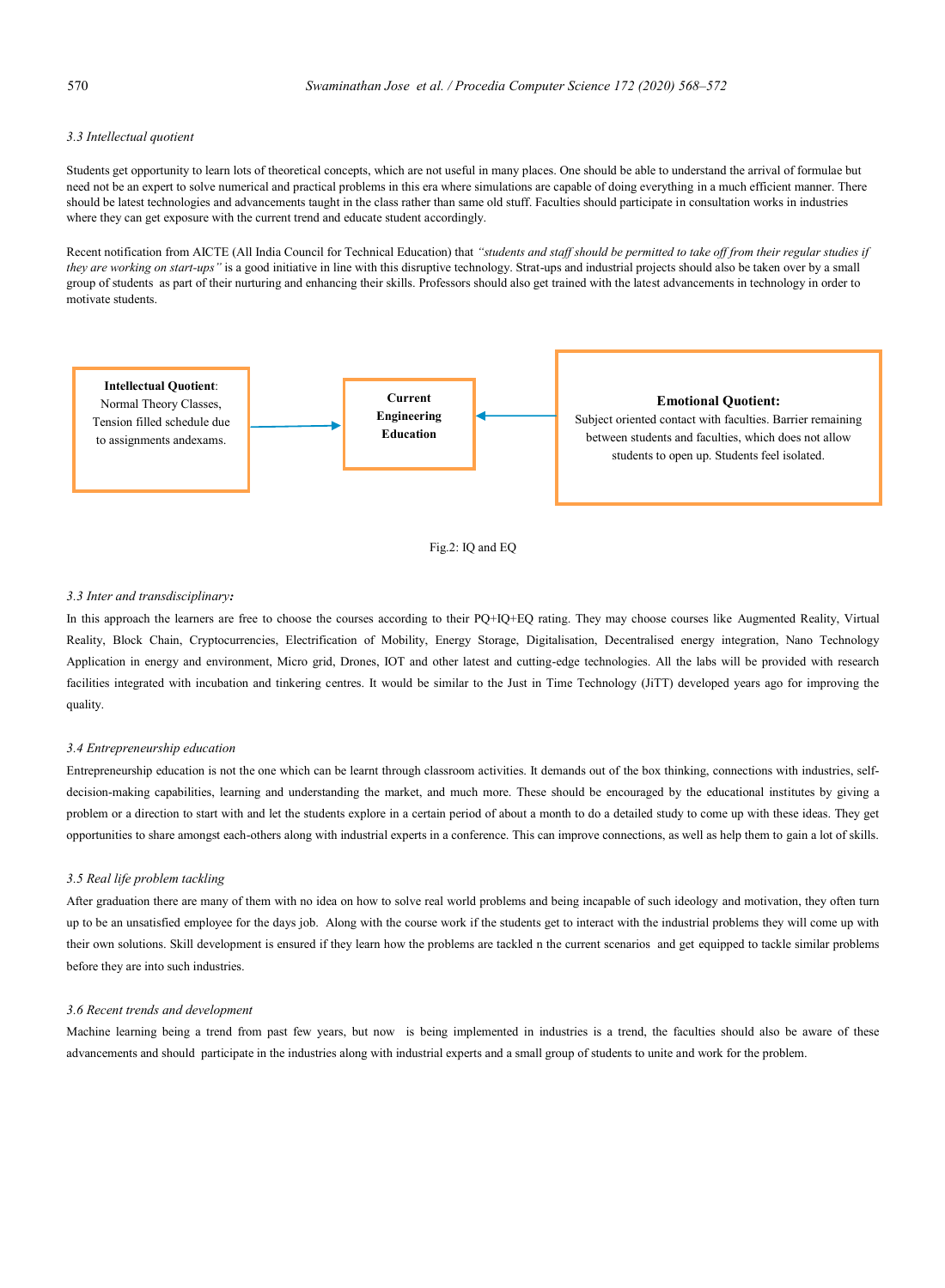

Fig.3: Holistic Approach System

# *3.7 Research oriented training*

Students should be given awareness with the present scenarios along with the advancements which might take place in coming 5 to 10 years at the time when they get to work in industries. So, they can start working from right now for research and development. There should be projects taken over in multi-disciplinary departments for gaining exposure

# *3.8 Students should get opportunity to share his ideology irrespective to their domain*

The students should get an exposure also on other domains apart from what they are getting trained. Thus, every person should be able to teach others in what they are interested at, which makes the students think in wider aspects rather than narrowing it down.

# *3.9 Decisions should be taken after awareness*

After the higher secondary school students get a chance to pick up the department in which they want to pursue for graduation, when many are not aware of what actually will be taught on picking up that choice. Rather after a year of training in college on all the departments, they have to be given a choice for their future.



### Fig:4 NEST-Nurturing

Every student should also have an idea on how his decisions are going to change the future of the country rather than just following the people who make more